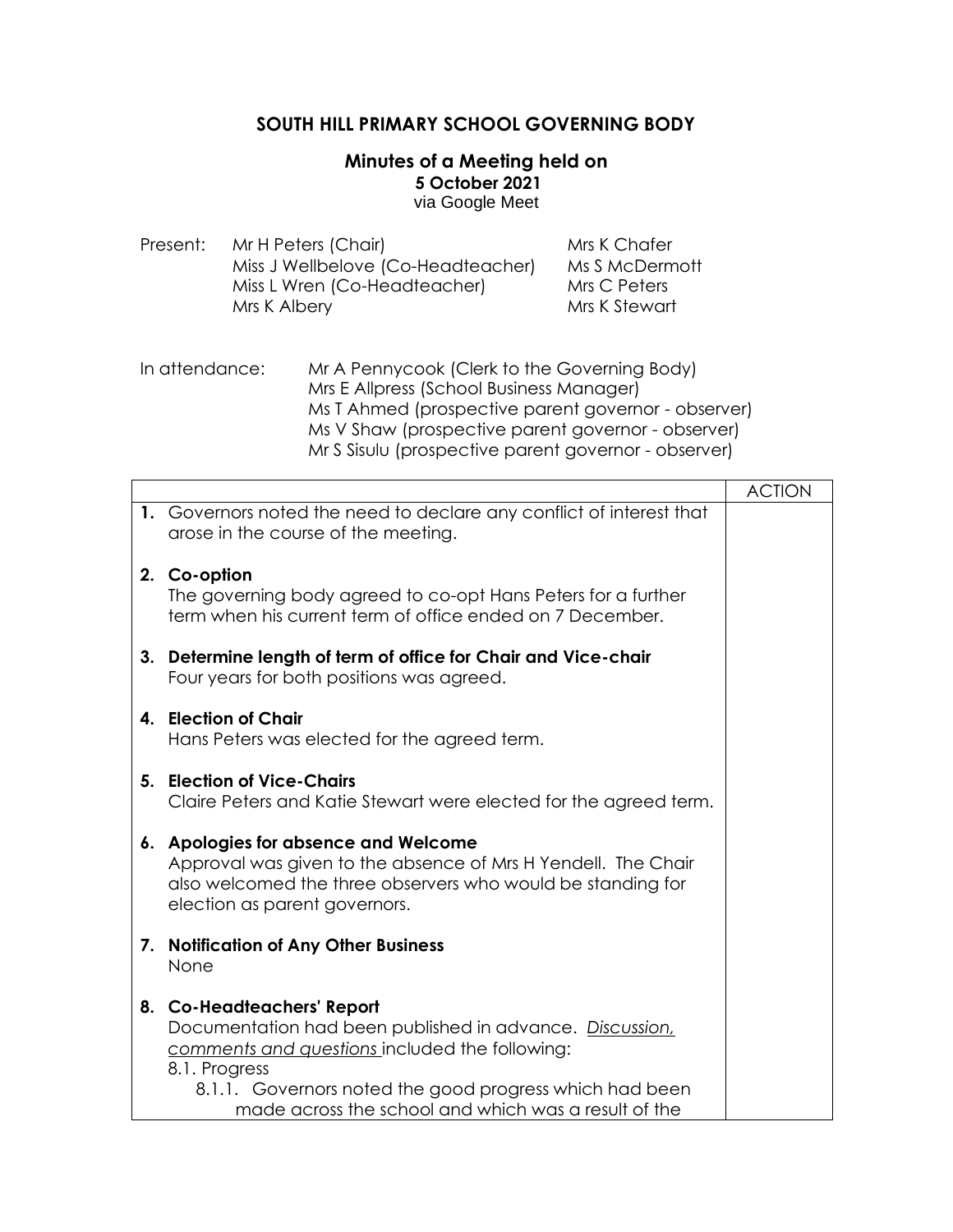| hard work and professionalism of staff through and since                                                                            |       |
|-------------------------------------------------------------------------------------------------------------------------------------|-------|
| the disruption of the past year.                                                                                                    |       |
| 8.1.2. Hand-over meetings from one class teacher to the next                                                                        |       |
| had been very effective.                                                                                                            |       |
| 8.1.3. In response to a question the co-headteachers                                                                                |       |
| confirmed that an earlier method of tracking data for                                                                               |       |
| pupils in the 'PRE' category would be added to their termly                                                                         |       |
| reports for governors                                                                                                               | JW/LW |
| 8.2. School roll: it was noted that that the number on roll was now<br>slightly higher because of some recent admissions. Following |       |
| discussion the school confirmed that taking over the casual                                                                         |       |
| admission process from HCC would not be unduly onerous                                                                              |       |
| and it was agreed that this would be implemented as soon as                                                                         |       |
| possible (probably from September 2022). In the meantime                                                                            |       |
| pressure would be brought to bear on the HCC admissions                                                                             |       |
| team to try to ensure that any vacancies were filled as quickly<br>as possible.                                                     |       |
| 8.3. Exclusions: one pupil was proving exceptionally challenging                                                                    |       |
| and a meeting to review the situation was to take place                                                                             |       |
| shortly. Overall the effect of recent exclusions had proved to                                                                      |       |
| be beneficial to the school in general.                                                                                             |       |
| 8.4. Sports Premium                                                                                                                 |       |
| 8.4.1. Governors noted the very positive and comprehensive                                                                          |       |
| report and expressed their thanks to staff for their efforts.                                                                       |       |
| 8.4.2. In response to a question about the parental                                                                                 |       |
| contribution for after-school clubs it was pointed out that                                                                         |       |
| this money was used broadly to offset the cost of staff                                                                             |       |
| and allowed the premium funds to be directed towards                                                                                |       |
| equipment and other resources which would benefit all                                                                               |       |
| pupils. A suggestion was made that senior students from                                                                             |       |
| The Hemel Hempstead School might be available to assist<br>with the clubs.                                                          |       |
| 8.4.3. Governors requested information in future reports to                                                                         |       |
| <u>show the number of children who attended only one</u>                                                                            |       |
| activity, and participation rates for vulnerable groups.                                                                            | JW/LW |
|                                                                                                                                     |       |
| <b>School Improvement Plan</b><br>9.                                                                                                |       |
| The Co-heads explained that the emphasis was now much more                                                                          |       |
| on implementation. Lesson studies which focussed on a particular                                                                    |       |
| aspect of learning, or pupils with particular needs, was proving to                                                                 |       |
| be more beneficial and was better in terms of staff wellbeing.                                                                      |       |
| Prior to the Plan being approved questions and discussion                                                                           |       |
| included the following:                                                                                                             |       |
| 9.1. On Priority 2 a governor asked if <b>governors could be notified</b>                                                           |       |
| about deep dives to assist their involvement in the process.                                                                        | JW/LW |
| 9.2. In response to a question about how pupils were selected to                                                                    |       |
| see the counsellor the Co-heads replied that they took                                                                              |       |
| feedback from staff and parents to decide on the                                                                                    |       |
| appropriate referral. It was noticeable that the number of                                                                          |       |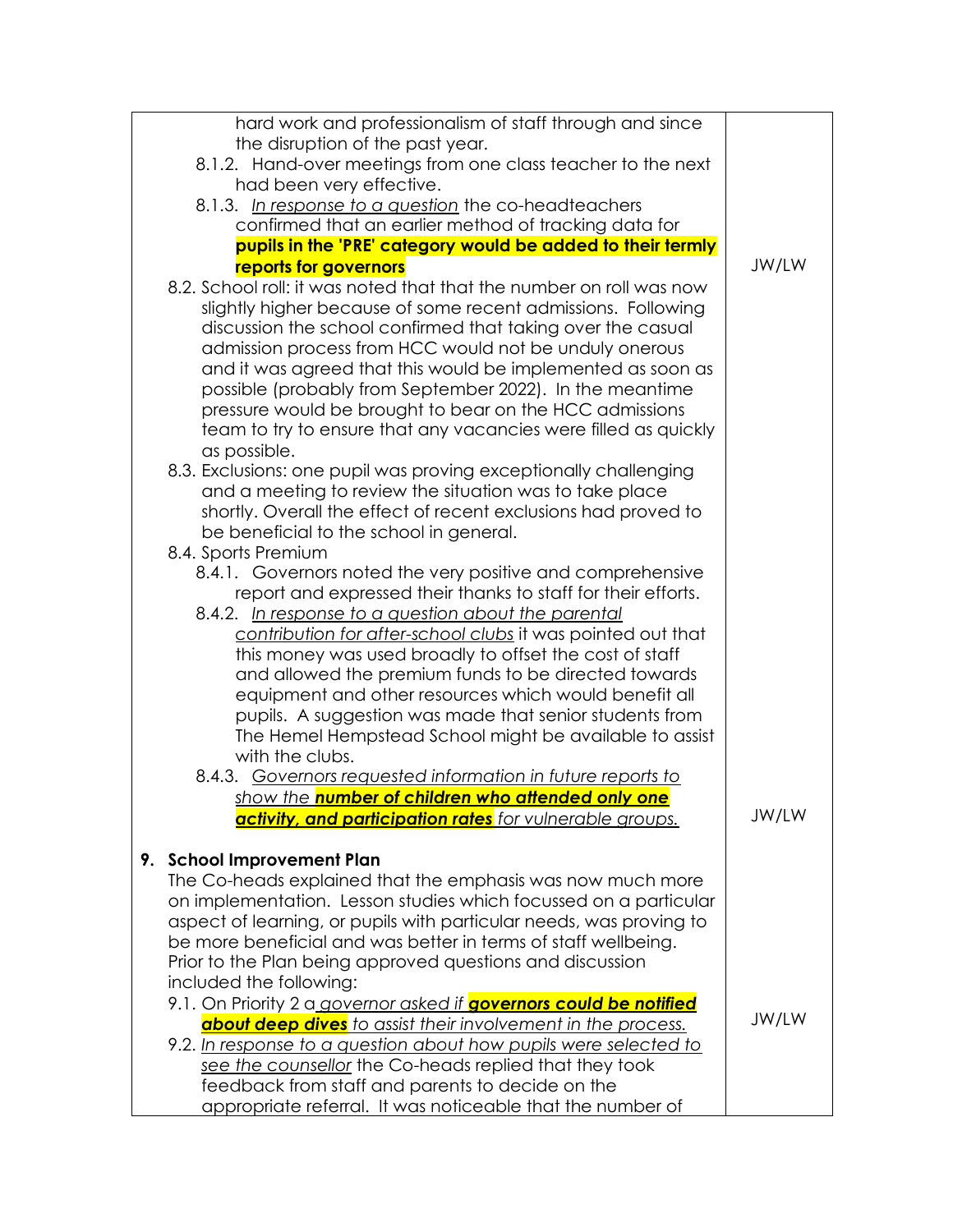| child protection referrals had now reduced to zero which was<br>attributable to the training staff had received in mental health<br>issues. Many children and families were being supported prior<br>to a crisis occurring.                                                                                                                                                                                                                                              |               |
|--------------------------------------------------------------------------------------------------------------------------------------------------------------------------------------------------------------------------------------------------------------------------------------------------------------------------------------------------------------------------------------------------------------------------------------------------------------------------|---------------|
| 10. Pupil Premium Strategy<br>It was agreed that the <i>impact of the strategy would be monitored</i><br>regularly through the Co-heads' report to governing body<br>meetings. The strategy was approved and would be <b>published</b><br>on the school's website.                                                                                                                                                                                                       |               |
| 11. Financial Report<br>The report to the end of August had been circulated prior to the<br>meeting. The School Business Manager reported that there were<br>no significant variances and that broadly the school's finances<br>were on track. In response to a question governors were advised<br>that catch-up funding was available only for one year, but that<br>for school-led tutoring was for three years, but would have to be<br>accounted for very precisely. |               |
| 12. Summer Term Financial Return<br>This was approved and would be signed by the Chair for<br>submission to the LA.                                                                                                                                                                                                                                                                                                                                                      |               |
| 13. Policy and Document Approval<br>The following were approved: Child Protection, Safer<br>13.1.<br>Recruitment, Supporting Pupils with Medical Needs, Appraisal,<br>Exclusions. The Pay Policies for Teaching and for Support Staff<br>were approved for consultation with staff prior to being<br>adopted at the next meeting.                                                                                                                                        |               |
| A Working Party comprising Hans Peters, Katie Stewart<br>13.2.<br>and Siobhan McDermott was appointed to work with the Co-<br>heads to draft Behaviour Principles, and to review the<br>Schedule of Financial Delegation. The result of their<br>deliberations would be considered at the next meeting.                                                                                                                                                                  | SMc/HP/<br>ΚS |
| The <b>Recruitment Protocol would be reviewed</b> and<br>13.3.<br>amended by the Co-Heads and then circulated to governors<br>via GovernorHub.                                                                                                                                                                                                                                                                                                                           | JW/LW         |
| 14. Compliance Check<br>The Co-heads confirmed that no pupil's biometric data was held<br>by the school and that all necessary arrangements for Early<br>Careers Teachers were in place.                                                                                                                                                                                                                                                                                 |               |
| 15. Pay Committee<br>The following were appointed to the committee for<br>15.1.<br>2021: Claire Peters, Katie Stewart and Siobhan McDermott.<br>The committee would meet in school on Tuesday 2<br>15.2.<br>November at 6.30pm.                                                                                                                                                                                                                                          |               |